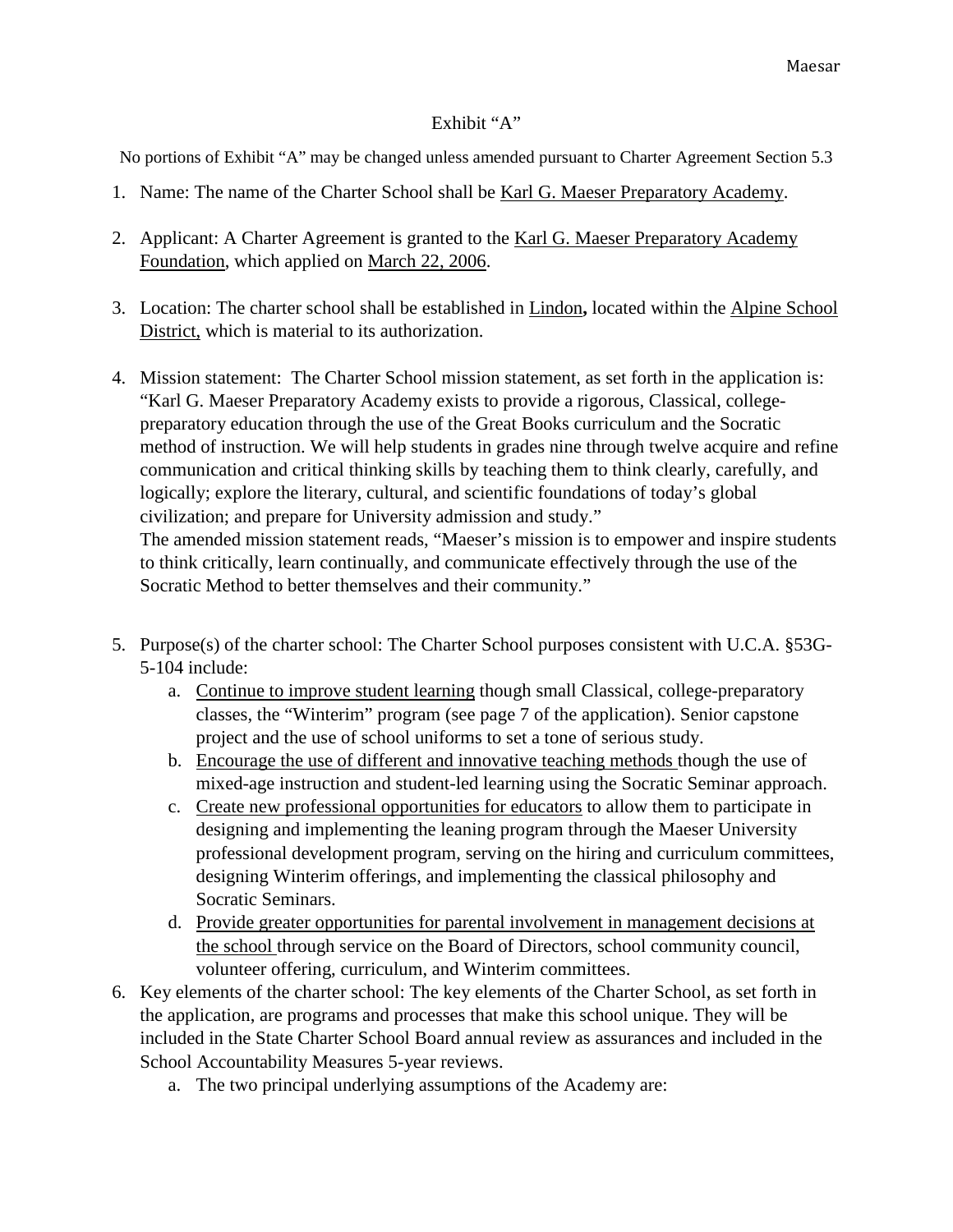- i. that each of our students has a natural affinity for all that is knowable and of lasting value – encompassed by truth, beauty, and goodness (Verum, Pulchrum, et Bonum); and
- ii. that each of our students has a rightful claim to the rich cultural heritage of Western Civilization, identified by Matthew Arnold as "the best that has been known and said in the world, and thus with the history of the human spirit."
- b. Average class size of 25.
- c. Students wear uniforms consistent with the school's Board approved uniform policy.
- d. Students develop in-depth, project-oriented study skills and connect academic and practical learning by participating in the Winterim program. (CA, p.14)
- e. Students plan and complete a capstone project prior to graduation.
- f. All students take courses in the following subjects: Fine Arts, Math and Science, Technology, Physical Education/Health, Language, and English and Social Studies/History. See Application pg. 11 for specific courses.
- g. Parent advocates are appointed to the board, have public input at board meetings, and have opportunities to share input with the Principal/Headmaster.
- h. The school collects and uses parent satisfaction data collected via an annual survey of parents.
- i. The administration and teachers create, and the board approves, a staff development plan focused on the school's particular needs and submits that plan to the Utah State Board of Education, as required.
- j. The school uses the Socratic Inquiry Seminar Method of instruction for language arts and history/social studies courses.
- k. The school actively cooperates in supporting the establishment of school choice options and is a member of a coalition of charter schools.
- l. The school adheres to a schedule which allows all staff concurrent planning time to allow planning across grade levels and subjects.
- m. Educators design and teach new Winterim course offerings each year, consistent with their professional expertise and personal interests.
- n. The school requires teachers to integrate standards into their instructional practices, and to submit a scope and sequence to the curriculum committee for annual review and recommendation to the Board. These are carefully aligned to both Utah Core and Maeser curriculum and content standards.
- o. The school prepares its students to receive a variety of scholarships including the Regents Scholarship and Utah's New Century Scholarship through participation in Advanced Placement classes and testing and through concurrent enrollment programs offered in cooperation with accredited Utah institutions of higher learning.
- p. The school provides UHSAA sanctioned sports teams and other competitive opportunities, as well as participates in local charter and community leagues as needed.
- q. The school maintains a large enough student population to offer all programmatic elements listed in the approved charter application.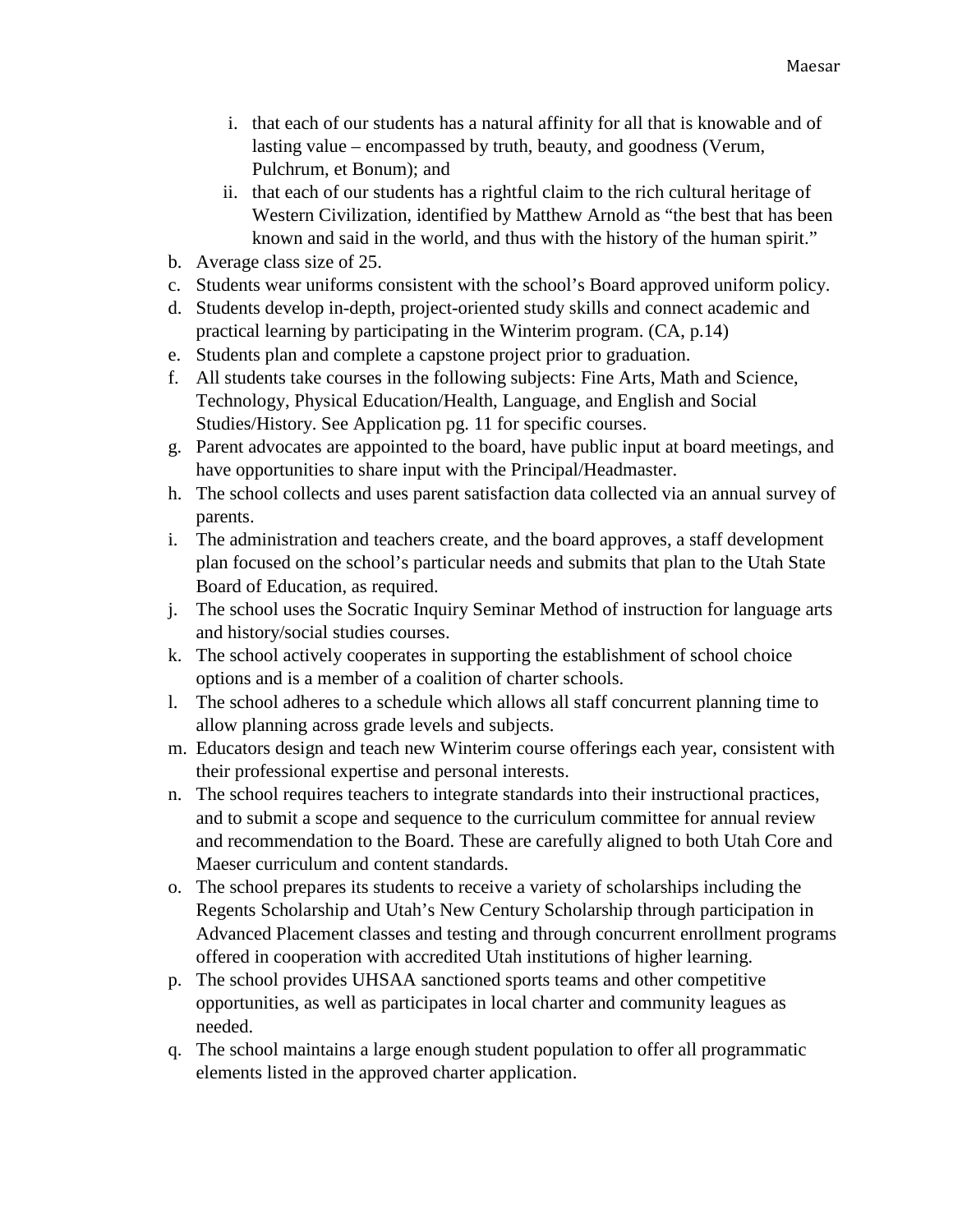- r. The school does not offer distance or online education, as it is defined by the Utah State Board of Education.
- 7. Opening School Year: 2007-2008 (SY08)

| <b>School Year</b> |   | <b>Total</b>     |         |        |                   |
|--------------------|---|------------------|---------|--------|-------------------|
|                    | K | $1-6$            | $7 - 8$ | $9-12$ | <b>Enrollment</b> |
| 2007-2008          |   | $\theta$         |         | 450    | 450               |
| 2008-2009          |   | 0                | O       | 550    | 550               |
| 2009-2010          |   | 0                | 200     | 400    | 600               |
| (amended)          |   |                  |         |        |                   |
| 2010-2016          |   | 0                | 200     | 425    | 625               |
| (amended)          |   |                  |         |        |                   |
| 2016-ongoing       |   | $\left( \right)$ | 200     | 440    | 640               |
| (amended)          |   |                  |         |        |                   |

8. Grade levels and maximum enrollment:

- 9. Enrollment preferences permitted:
	- a. children or grandchildren of founding members,
	- b. siblings of students currently or previously enrolled, and
	- c. children of school employees.

10. Structure of governing board:

- a. Number of board members: 7
- b. Appointment of board members: appointed
- c. Board members' terms of office: 5 years
- d. Meetings: monthly, except July
- 11. Administrative rules waived (if applicable): NONE
- 12. Additional school specific standards used to assess School Achievement in the Charter School Accountability Framework:

|                                     |                                                                 | <b>Targets</b>                            |                                             |                                             |                                        |  |
|-------------------------------------|-----------------------------------------------------------------|-------------------------------------------|---------------------------------------------|---------------------------------------------|----------------------------------------|--|
| <b>Measure</b>                      | <b>Metric</b>                                                   | <b>Exceeds</b>                            | <b>Meets</b>                                | <b>Does Not</b><br><b>Meet</b>              | <b>Falls Far</b><br><b>Below</b>       |  |
| <b>Mission</b><br>Specific          | Limit individual class<br>sizes to approximately<br>25 students | Average<br>class size<br>of 20 or<br>less | Average<br>class size<br>$of 25$ or<br>less | Average<br>class size<br>of $25$ or<br>more | Average class<br>size of 30 or<br>more |  |
| Mission<br>Specific                 | Student participation in<br>the Winterim program                | 100%                                      | $>95\%$                                     | $<\!\!95\!\%$                               | $< 75\%$                               |  |
| Relative<br>Academic<br>Performance | <b>Graduation Rate</b>                                          | 100%                                      | $>92\%$                                     | $>85\%$                                     | $<84\%$                                |  |